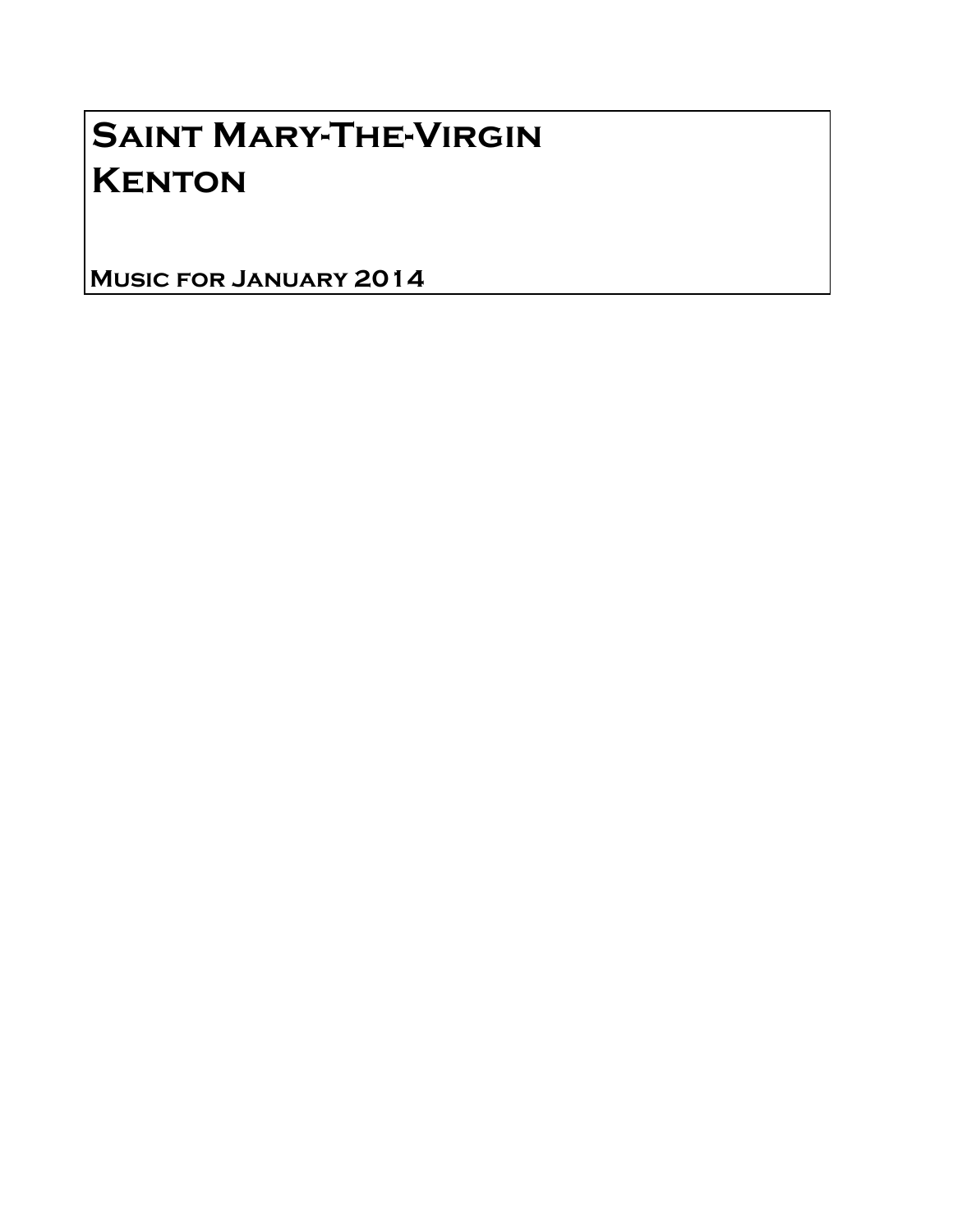## **1st January New Year's Day** Introit 161 (t 385) For Mary, Mother of the Lord<br>Responsorial Psalm Page 17 - first setting Page 17 - first setting Gradual 39 Unto us a boy is born Offertory 258 O Christ the same Communion 187 Virgin born, we bow before thee Recessional 25 God rest you, merry gentlemen Setting K, G - Merbecke S, B, A - Belmont Mass At communion Coventry carol

## **5th January Epiphany**

| Introit                   | 52                       | O worship the Lord in the beauty of holiness        |
|---------------------------|--------------------------|-----------------------------------------------------|
| <b>Responsorial Psalm</b> | Page 19 - second setting |                                                     |
| Gradual                   | 48                       | Bethlehem, of noblest cities                        |
| Offertory                 | 36                       | The first Nowell                                    |
| Communion                 | 307                      | Sweet sacrament divine                              |
| Recessional               | 47                       | As with gladness men of old                         |
|                           | Setting                  | K, S, B, A - Frances Bradford<br>Gloria - Lourdes I |
|                           | At communion             | Coventry carol                                      |